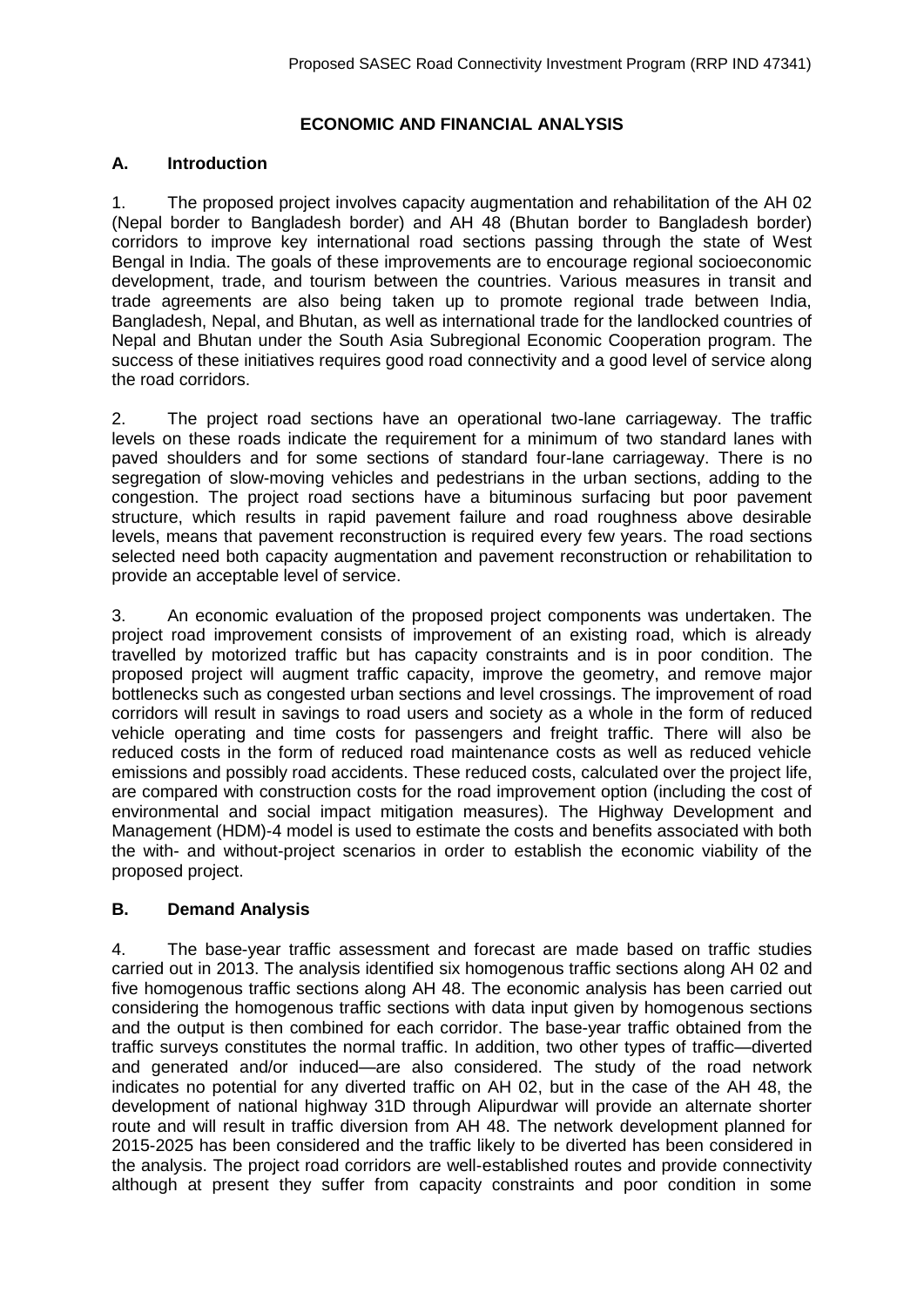sections. No additional traffic generation is anticipated as a result of the proposed upgrading, apart from normal traffic growth. However, without augmentation, traffic growth will be constrained in some sections where the ultimate capacity is reached in the analysis years in the without-project scenario. The base-year traffic volume adopted for the economic analysis is given in Table 1. The large variation of traffic along the AH 02 corridor is due to major urban sections along the corridor.

| Table 1: Base-Year Traffic Volume along Project Road Sections |                      |            |            |            |               |  |  |  |
|---------------------------------------------------------------|----------------------|------------|------------|------------|---------------|--|--|--|
|                                                               | Homogenous           | AADT       | Percent of | Percent of | AADT          |  |  |  |
| Road                                                          | Traffic Section and  | (Motorized | Passenger  | Goods      | (Nonmotorized |  |  |  |
| Corridor                                                      | Length               | Vehicles)  | Vehicles   | Vehicles   | Vehicles)     |  |  |  |
| AH02                                                          | 1(1.53 km)           | 9,119      | 88.1       | 11.9       | 10,603        |  |  |  |
|                                                               | 2 (16.7 km)          | 5,992      | 74.3       | 25.7       | 2,942         |  |  |  |
|                                                               | $3(5.42 \text{ km})$ | 27,081     | 75.9       | 24.1       | 2,821         |  |  |  |
|                                                               | 4 (7.09 km)          | 6,811      | 73.4       | 26.6       | 1,123         |  |  |  |
|                                                               | 5 (4.24 km)          | 18,024     | 61.1       | 38.9       | 3,505         |  |  |  |
|                                                               | 6(2.29 km)           | 2,099      | 79.1       | 20.9       | 2,160         |  |  |  |
| AH 48                                                         | $1(20.4 \text{ km})$ | 3,921      | 38.7       | 61.3       | 961           |  |  |  |
|                                                               | 2 (17.4 km)          | 5,347      | 50.5       | 49.5       | 2,465         |  |  |  |
|                                                               | $3(8.0 \text{ km})$  | 7,022      | 59.6       | 40.4       | 2,069         |  |  |  |
|                                                               | 4 (27.1 km)          | 5,196      | 59.7       | 40.3       | 1,853         |  |  |  |
|                                                               | 5 (17.7 km)          | 4,910      | 77.4       | 22.6       | 1,382         |  |  |  |

 $AADT =$  annual average daily traffic,  $AH =$  Asian Highway, km = kilometers. Source: ADB Consultant.

5. In the absence of historical traffic data on the project road corridors, vehicle registration growth in the project influence area and economic parameters such as net state domestic product, per capita income, and population were analyzed to estimate vehicle growth elasticity in relation to these parameters and was adopted for traffic projection. The adopted traffic growth rate projections are given in Table 2.

|     |     | $\frac{9}{6}$ |     |     |                                                             |
|-----|-----|---------------|-----|-----|-------------------------------------------------------------|
|     |     |               |     |     |                                                             |
|     |     |               |     |     |                                                             |
| 6.3 | 5.4 | 4.6           | 3.9 | 3.3 | 2.7                                                         |
| 6.0 | 5.1 | 4.4           | 3.7 | 3.2 | 2.5                                                         |
| 4.4 | 3.7 | 3.2           | 2.7 | 2.3 | 1.9                                                         |
| 6.0 | 5.1 | 4.3           | 3.7 | 3.1 | 2.6                                                         |
| 5.7 | 4.9 | 4.1           | 3.5 | 3.0 | 2.4                                                         |
| 6.0 | 5.1 | 4.4           | 3.7 | 3.2 | 2.5                                                         |
| 4.4 | 3.7 | 3.2           | 2.7 | 2.3 | 1.9                                                         |
| 5.9 | 5.0 | 4.3           | 3.6 | 3.1 | 2.7                                                         |
|     |     |               |     |     | 2013-2015 2016-2020 2021-2025 2026-2030 2031-2035 2036-2040 |

## **Table 2: Adopted Traffic Growth Rates**

Source: ADB Consultant.

#### **C. Economic Analysis**

6. **Road characteristics.** The inventory and condition survey and the material and pavement investigation data and analysis provide the required HDM input data for the existing road characteristics.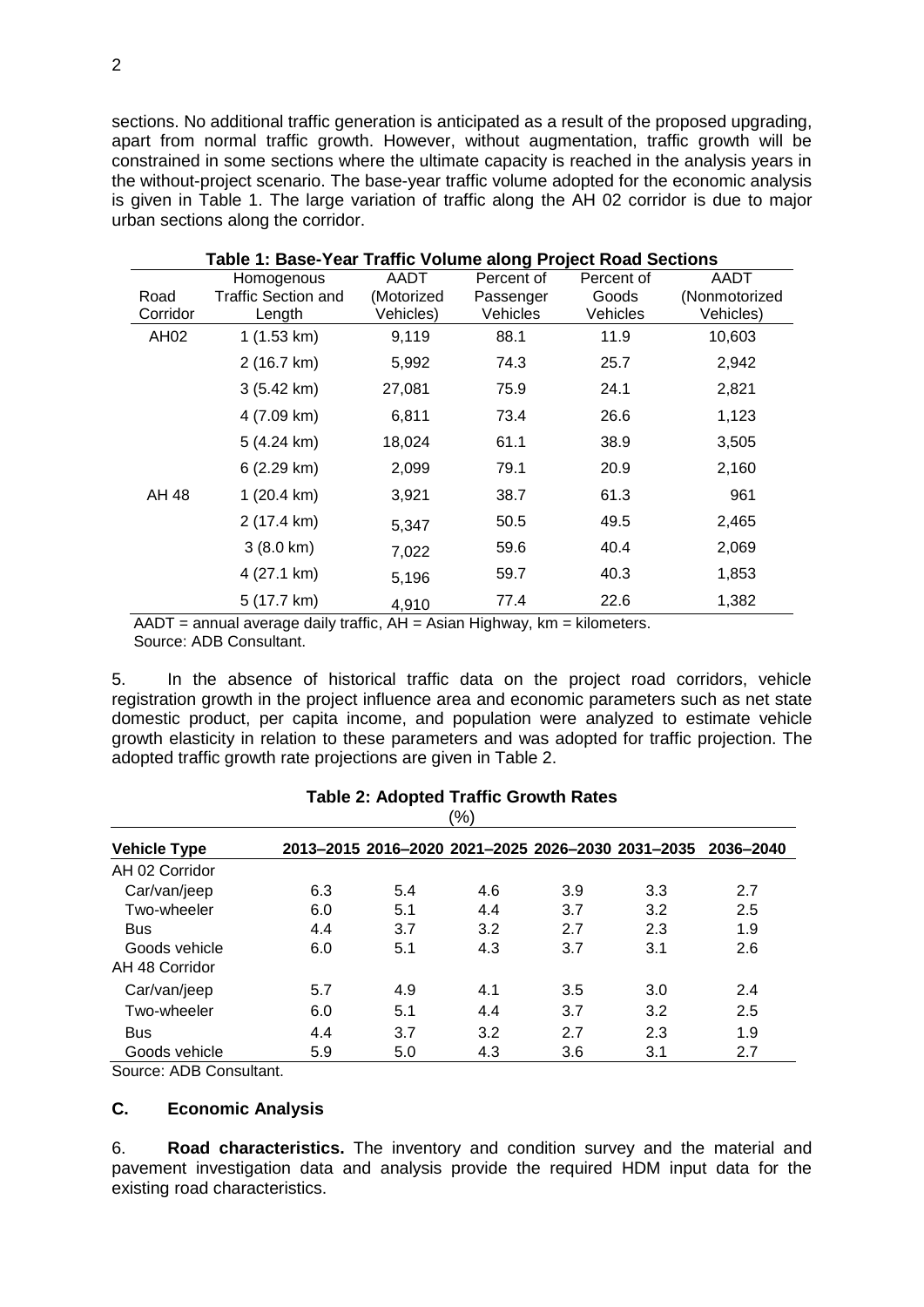7. **Vehicle characteristics and costs.** The HDM model takes as input the vehicle technical and operational characteristics and prices, tire prices, fuel price, maintenance costs, and vehicle operation staff costs. The technical and vehicle operating characteristics are adopted from other similar studies. The vehicle and tire price excluding taxes and labor cost for vehicle maintenance and operation were collected from Siliguri and adopted for the study. Economic fuel prices have also been derived excluding taxes and duties.

8. **Value of time for passengers and freight.** For passenger-carrying vehicles, values of passenger working and nonworking time were calculated based on per capita income in the state. The per capita income per employed person is worked out and average hourly income is derived assuming 2,080 hours of work per year. The value of time in private passenger vehicles is equated to the income level of owners of these vehicles, which is substantially higher than for the average population. The hourly cost for passengers in public transport vehicles in rural areas may, at the lowest, be equated with the opportunity cost of labor, or minimum wage levels. The work time for passengers is valued at 0.5 times the average hourly income for bus passengers, 1.0 times the average hourly income for twowheeler passengers, and 2.0 times the average hourly income for car passengers, estimated considering the likely income range of such passengers. The value of nonwork time is taken as 25% of the value of work time. The value for the state gross domestic product per capita was obtained from the Economic Survey of India 2012–13 and projected for 2013–2014. A summary of the calculated values of time for each passenger-carrying vehicle is presented in Table 3.

|              | <b>Estimated Net</b><br>State GDP per          | <b>Bus</b><br>(Rs per hour) |      | Car<br>(Rs per hour)                                      |      | Two- and Three-<br><b>Wheelers</b><br>(Rs per hour) |      |
|--------------|------------------------------------------------|-----------------------------|------|-----------------------------------------------------------|------|-----------------------------------------------------|------|
| <b>State</b> | capita at current<br>prices, 2013-2014<br>(Rs) |                             | Non- | Working   working   Working   working   Working   working | Non- |                                                     | Non- |
| West Bengal  | 70,370                                         | 31.7                        | 7.9  | 126.9                                                     | 31.7 | 63.4                                                | 15.9 |

**Table 3: Adopted Values of Passenger Working and Nonworking Time**

GDP = gross domestic product. Source: ADB Consultant.

9. For goods-carrying vehicles, a value of time for cargo was calculated using the method suggested in the HDM manual—taking the value of cargo and the opportunity cost. The value of time for freight is calculated as time value of goods in transit, i.e., the value of the goods carried times the commercial interest rate paid by the owners as an inventory cost. Considering the predominance of regional trade and main goods carried, a cargo value of Rs60,000 per ton is assumed and the opportunity cost of cargo delay or value of time for cargo is estimated at Rs1.65 per ton per hour, considering 75% of cargo to be benefited and an interest rate of 12%.

10. **Salvage value.** A straight-line depreciation method is used to calculate the salvage value of project elements at the end of the analysis period. Among the project elements, bituminous components are assumed to have a life of 20 years or less with periodic renewal as needed and will have no salvage value. The pavement structure below bituminous layer in the widening portion is assumed to have a 30-year life for salvage value calculation. Bridges and cross-drainage structures can have a life of more than 40 years. Assuming a 40-year life for all structures, the salvage value was calculated on a straight-line depreciation method. The salvage value estimated is 28.4% for AH 02 and 16.4% for AH 48 at the end of the analysis period.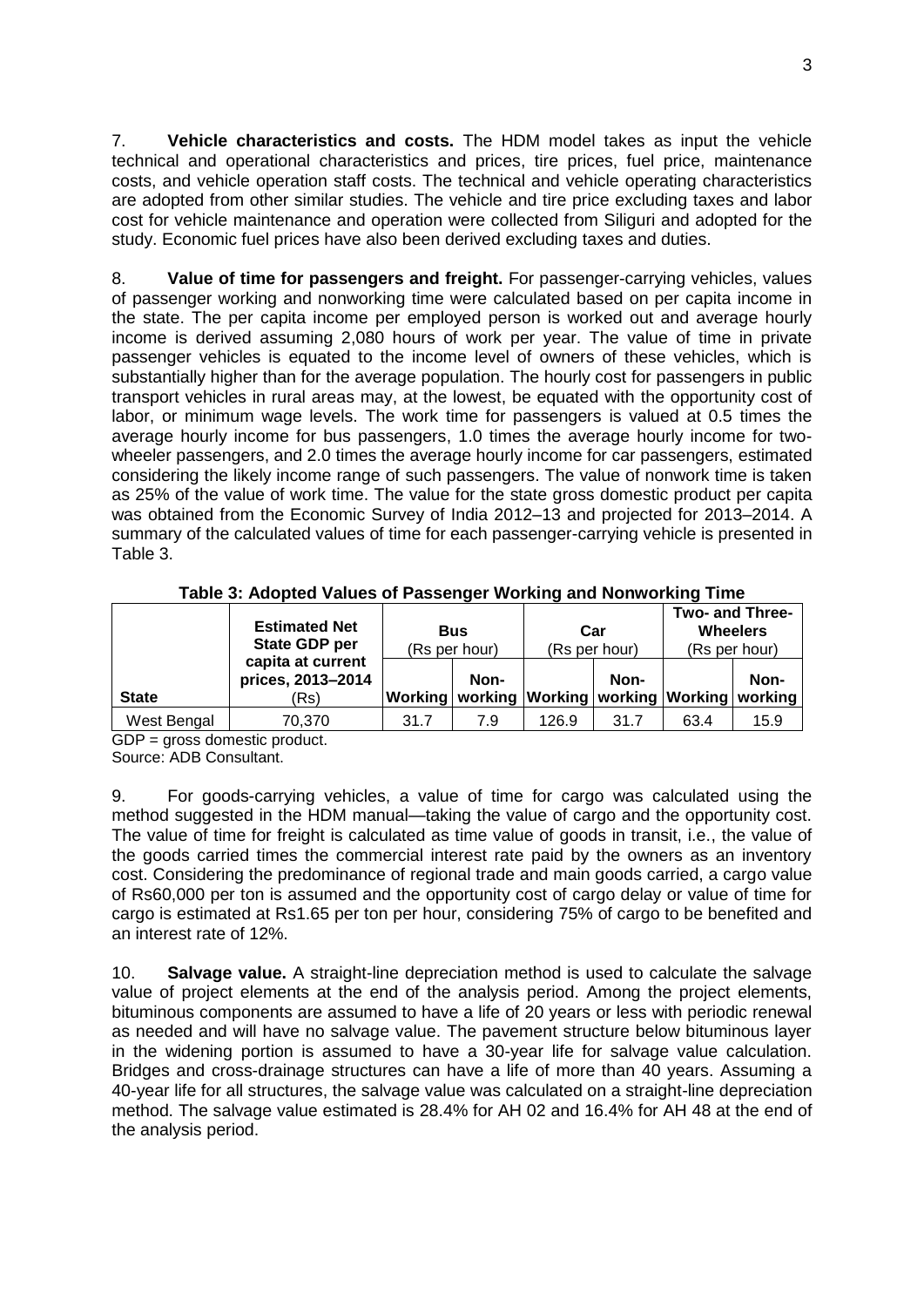11. **Other parameters.** Other parameters used, such as analysis period, discount rate, construction period, and the year of opening of the road for traffic after construction, are presented in Table 4.

**Table 4: Other Input Parameters Used for the Highway Development and Management Model-4 Analysis**

| <b>Item</b>                                               | Value |
|-----------------------------------------------------------|-------|
| Analysis period from opening year (years)                 | 20    |
| Discount rate (%)                                         | 12    |
| Construction period (years)                               | 3     |
| Construction start year                                   | 2014  |
| Opening year for traffic                                  | 2017  |
| $C_{\text{OUTCO}}$ , $\Lambda$ DR $C_{\text{ODC}}$ ultont |       |

Source: ADB Consultant.

12. **Construction and maintenance alternatives.** The construction and maintenance alternatives for the HDM analysis have been defined based on the improvement options identified. Based on the traffic and capacity assessment, four-lane cross-section is adopted for homogenous traffic sections 3 and 5 of AH 02 corridor, and two-lane configuration with paved shoulders for all other sections. The construction cost estimate for project options is derived based on detailed design and bill of quantities. The cost estimate includes the civil works cost; environmental, land acquisition, and resettlement costs; utility shifting costs; and physical contingencies. The economic costs of construction were derived from the financial construction cost by applying the shadow exchange rate factor of 1.037 for tradables and shadow wage rate factor of 0.75 for unskilled labor. The periodic maintenance unit costs adopted are based on the unit cost estimates for the project. The routine maintenance cost is assumed at Rs90,000 per km for existing two-lane roads, Rs200,000 per km for upgraded two-lane roads, and Rs300,000 per km for four-lane roads.

13. On the benefit side, only vehicle operating cost savings and travel time savings are quantified and included in the economic analysis. Other benefits include accident cost savings and environmental benefits. The improved geometry, road signs and markings, and layout in town sections are likely to reduce accidents. At the same time, the increase in speed resulting from improvement may increase the severity of accidents. The main environmental benefit will be from capacity augmentation and the reduced congestion and vehicle emissions. Overall, the impact will be positive but reduced accident benefits and vehicle emissions were not quantified or included in the analysis.

14. The results of the economic analysis using the HDM-4 model for the project road are summarized in Table 5. The first-year rate of return is also reported in the table. The results indicate that the project development options have a rate of return well above the opportunity cost of 12%. The first-year rate of return is also above the opportunity cost, indicating that the project proposal is timely. The cash flow streams for both corridors are given in Table 6.

| <b>Table 5: Results of Economic Analysis</b> |               |              |      |  |  |  |  |  |
|----------------------------------------------|---------------|--------------|------|--|--|--|--|--|
| <b>FYRR</b><br><b>NPV</b><br><b>EIRR</b>     |               |              |      |  |  |  |  |  |
| <b>Corridor</b>                              | $\frac{1}{2}$ | (Rs million) | (%)  |  |  |  |  |  |
| AH 02                                        | 22.4          | 3289.7       | 21.7 |  |  |  |  |  |
| AH 48                                        | 16.3          | 1727.2       | 13.4 |  |  |  |  |  |
| Both corridors                               | 19.0          | 5016.9       | 16.9 |  |  |  |  |  |
| _ _ _ _                                      | _____         | .            |      |  |  |  |  |  |

EIRR = economic internal rate of return, FYRR = first year rate of return, NPV = net present value. Source: ADB Consultant.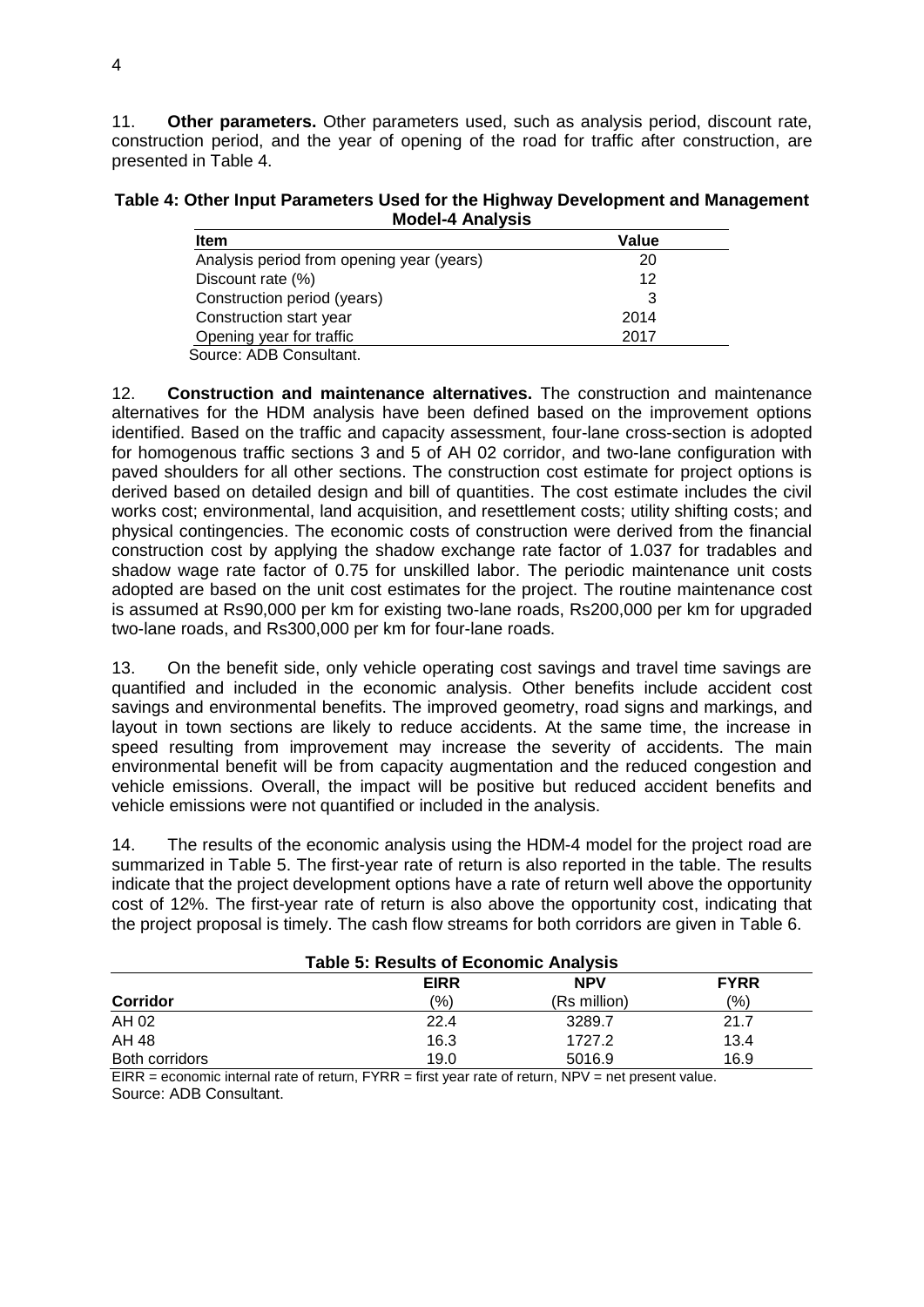|      |                      | <b>Increase in Road Agency Costs</b> | <b>Decrease in Road User Costs</b> |                   |                     |
|------|----------------------|--------------------------------------|------------------------------------|-------------------|---------------------|
|      |                      | <b>Maintenance</b>                   | <b>Vehicle Operating</b>           |                   |                     |
| Year | <b>Capital Costs</b> | <b>Costs</b>                         | <b>Costs</b>                       | <b>Time Costs</b> | <b>Net Benefits</b> |
| 2014 | 2,696.40             | 0.00                                 | 0.00                               | 0.00              | (2,696.40)          |
| 2015 | 3,595.20             | 0.00                                 | 0.00                               | 0.00              | (3,595.20)          |
| 2016 | 2,462.10             | 0.00                                 | 0.00                               | 0.00              | (2,462.10)          |
| 2017 | 0.00                 | (58.08)                              | 1,034.70                           | 376.40            | 1,469.00            |
| 2018 | 0.00                 | (49.78)                              | 1,090.80                           | 423.00            | 1,563.50            |
| 2019 | 0.00                 | 14.12                                | 1,192.20                           | 458.10            | 1,636.20            |
| 2020 | 0.00                 | 15.82                                | 1,387.30                           | 521.50            | 1,893.10            |
| 2021 | 0.00                 | 2.54                                 | 1,529.00                           | 561.30            | 2,087.80            |
| 2022 | 0.00                 | 429.67                               | 1,707.50                           | 618.60            | 1,896.40            |
| 2023 | 0.00                 | 248.42                               | 1,558.80                           | 665.20            | 1,975.70            |
| 2024 | 0.00                 | 10.22                                | 1,773.50                           | 701.40            | 2,464.60            |
| 2025 | 0.00                 | (76.98)                              | 1,873.20                           | 712.10            | 2,662.30            |
| 2026 | 0.00                 | 13.72                                | 1,995.00                           | 742.80            | 2,724.20            |
| 2027 | 0.00                 | 0.72                                 | 2,156.20                           | 772.90            | 2,928.40            |
| 2028 | 0.00                 | 424.00                               | 2,347.80                           | 810.20            | 2,734.10            |
| 2029 | 0.00                 | (22.78)                              | 2,247.10                           | 857.40            | 3,127.30            |
| 2030 | 0.00                 | 293.12                               | 2,361.60                           | 890.30            | 2,958.80            |
| 2031 | 0.00                 | 3.72                                 | 2,534.90                           | 893.30            | 3,424.60            |
| 2032 | 0.00                 | (50.68)                              | 2,678.30                           | 911.40            | 3,640.50            |
| 2033 | 0.00                 | (19.47)                              | 2,811.30                           | 930.80            | 3,761.70            |
| 2034 | 0.00                 | 423.69                               | 2,970.10                           | 951.90            | 3,498.40            |
| 2035 | 0.00                 | (4.08)                               | 2,744.40                           | 973.70            | 3,722.10            |
| 2036 | (1,932.70)           | 11.92                                | 2,886.80                           | 997.80            | 5,805.40            |
|      |                      |                                      |                                    | <b>EIRR (%)</b>   | 19.0                |
|      |                      |                                      | <b>NPV @ 12%</b>                   |                   | 5,016.9             |
|      |                      |                                      |                                    |                   |                     |

| Table 6: Cash Flow Stream for AH 02 and AH 48 Corridors |  |
|---------------------------------------------------------|--|
| (Rs million)                                            |  |

 $( )$  = negative value, EIRR = economic internal rate of return, NPV = net present value. Source:

15. Sensitivity analyses were carried out to investigate the robustness of the economic viability of the project to cost overruns and benefit reductions. The cases analyzed are (i) base cost and benefits, (ii) 15% increase in capital costs and base benefits, (iii) 15% decrease in benefits and base cost, and (iv) 15% increase in capital costs and 15% decrease in benefits.

16. The results of the sensitivity analyses for the road corridors are given in Table 7. As shown, with a 15% increase in capital costs and a 15% reduction in benefits, both project corridors still have an economic internal rate of return of more than 12%. Based on the economic analysis of the project options, as well as on the engineering and traffic assessment, the proposed project is recommended for implementation.